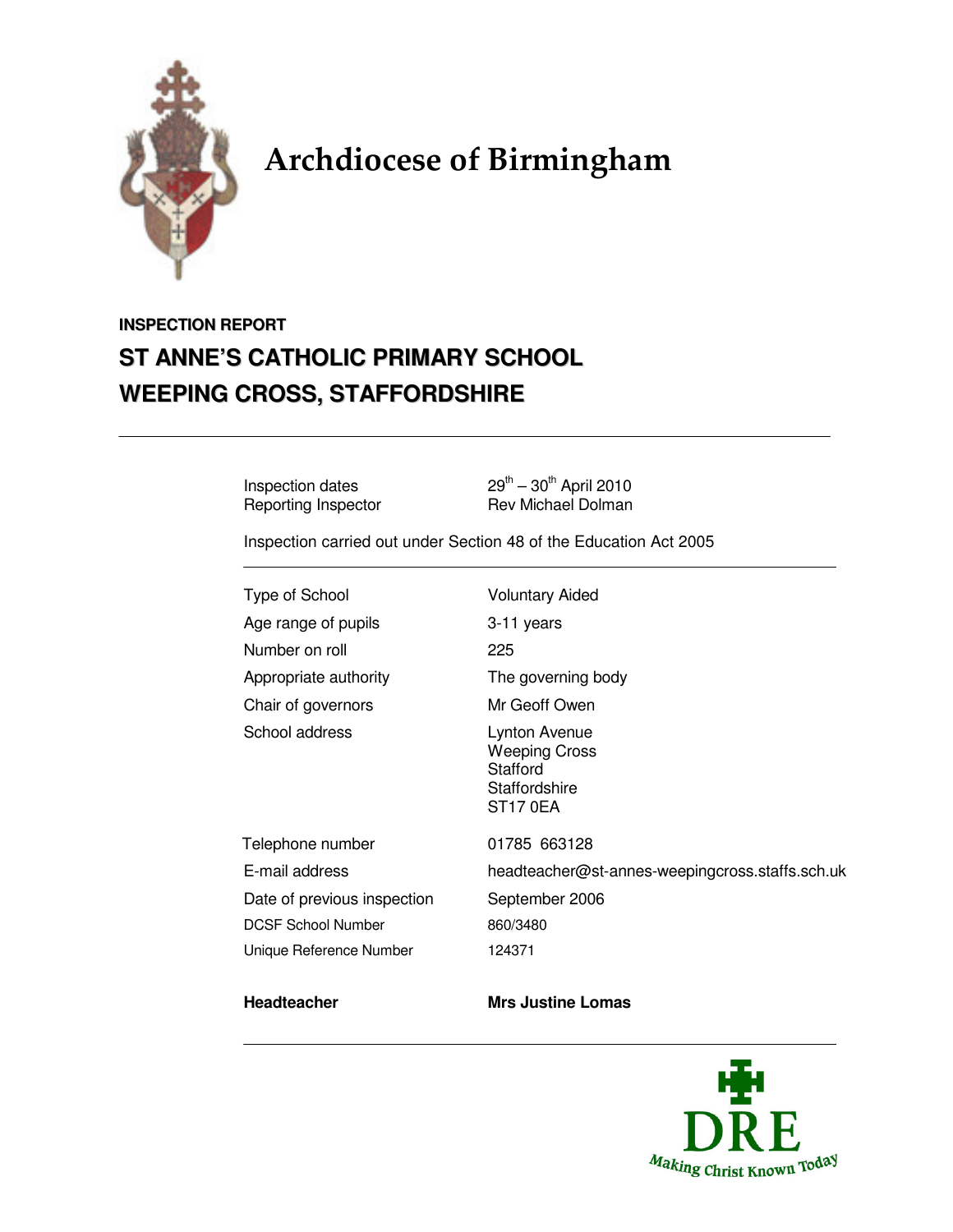#### **Introduction**

This inspection was carried out by one Diocesan Inspector. The inspector visited 3 full religious education (RE) lessons to observe teaching and learning, students' behaviour, and held meetings with the parish priest, governors, staff, and groups of students. He observed the school's work, including Mass and looked at a range of evidence, including key documentation such as the school's development plan, monitoring and evaluation of teaching and learning in RE, and students' work.

#### **Information about the school**

St Anne's is an average sized Catholic primary school that serves the parish of St Anne, Weeping Cross. There are 199 pupils on roll (with another 26 pupils attending nursery), of whom 71% are baptised Catholic with the majority of other pupils coming from other Christian denominations. The vast majority of pupils are from White British backgrounds and a very small number come from ethnic minority groups. The number of pupils eligible for free school meals at 1% is well below the national average and the number of children with special educational needs (12%) is also below the national average.

### **Overall effectiveness of the school as a Catholic school**

St Anne's is a Catholic school with many outstanding features. The school mission statement is very much alive amongst those involved in the school's life and consequently pupil outcomes are outstanding. Pupils' attainment in RE is always at least above average as they move through the school with all groups of learners making at least good progress. Pupils' behaviour is marked by care and consideration for one another and an enthusiasm for all aspects of school life. Children appreciate the contribution they are able to make to the quality of school life through the various responsibilities that they undertake. They are actively involved in the preparation and leading of collective worship and this is done in a confident way that is inspired by their faith and understanding.

The quality of teaching in RE is mostly good with evidence of significant outstanding practice. Less effective teaching can occur when there are gaps in teacher knowledge and understanding. Good assessment procedures allow pupils' progress to be tracked and standards in RE to be monitored by the school. Outstanding planning means that the curriculum provides good challenge for the different ability groups of pupils. There has been very good improvement to the enrichment of the curriculum including developments to the sex and relationship education and the sacramental preparation programme. The school makes very good provision for collective worship.

The school's capacity for sustained improvement in its Catholic life is outstanding. The school has made significant progress against the area identified for improvement at the last inspection and has been energetic in developing its RE and Catholic life in other respects. The school has demonstrated that it has determination to improve combined with a dedicated staff and effective systems of monitoring and evaluation.

### **What the school should do to improve further**

- Develop the variety of prayer and devotions used in collective worship in line with the diocesan document, Teach us to pray.
- Skill staff and pupils to lead collective worship including times for reflection in RE.
- Develop curriculum planning and teacher knowledge and understanding so that pupils are able to make connections between different strands of study in RE, and appreciate how their learning fits into the bigger picture of our Catholic faith.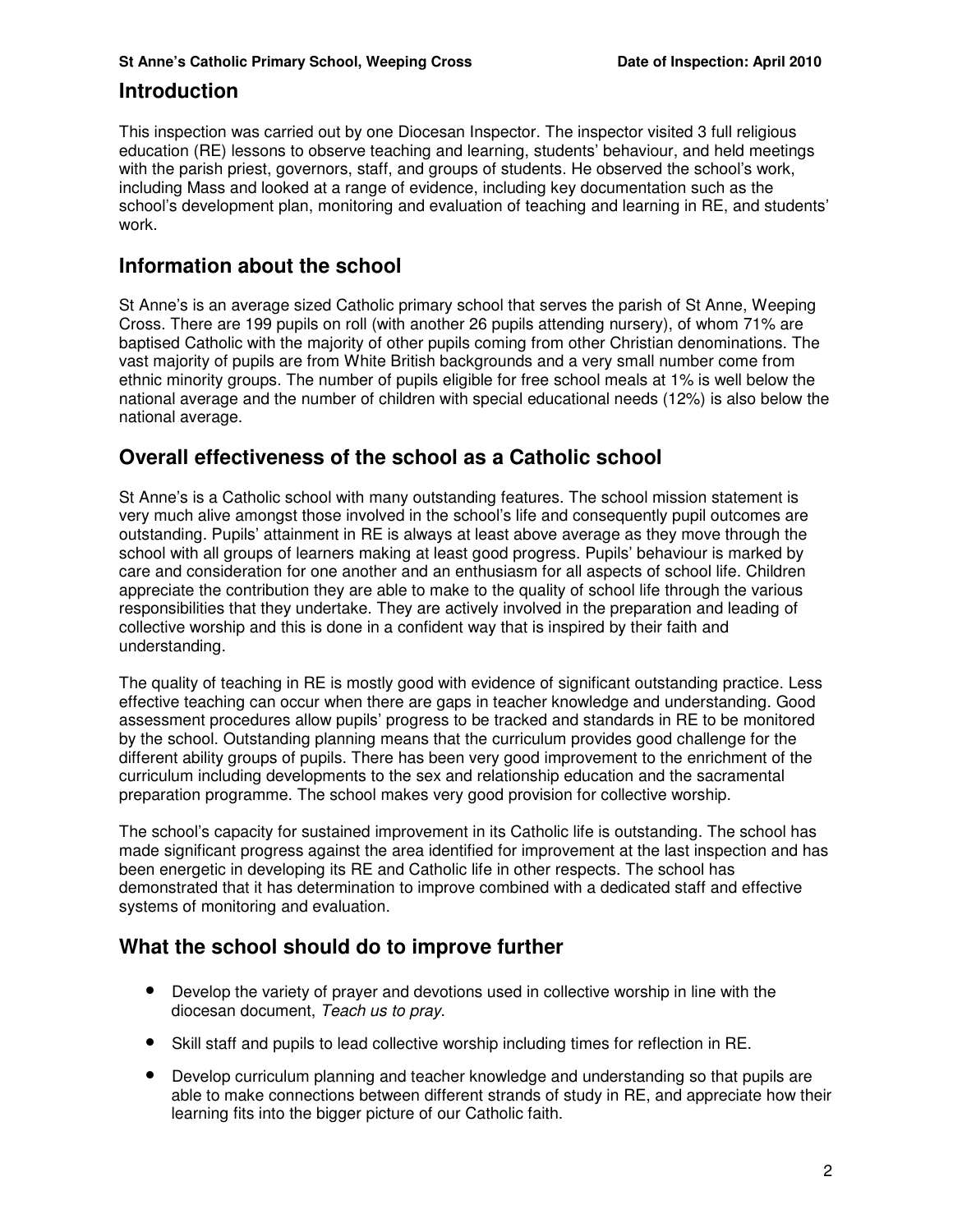#### **How good outcomes are for individuals and groups of pupils**

Pupils' attainment is always above average in both key stages and is high in Key Stage 1 and by the end of Key Stage 2. They make at least good progress in each key stage and progress at Key Stage 1 is exemplary. On entry pupils' religious knowledge, understanding and experience varies according to the family's religious practice. In Key Stage 1 pupils write their own prayers of thanksgiving, praise, sorrow and petition. They produced their own psalm based upon the school's mission statement. Children recognise the seven sacraments and have a simple understanding of their significance, for example, in baptism our sins are washed away. They are able to re-tell stories from the Old and New Testaments using story boards and are beginning to use different literary genres to enter into the story in an empathetic way, for example, letter writing. Pupils are aware of the different liturgical seasons and know that Advent and Lent are seasons of preparation when the Church calls us to change our lives by giving things up. In Key Stage 2 children are able to use thinking skills to analyse and compare scripture stories given in the different Gospels and some of the liturgical prayers. They are able to see how the sacraments relate to each other and understand the deeper symbolism of the signs and gestures used. They are confident in looking up bible references and have a broader more detailed appreciation of scripture, for example the message of the Old Testament prophets and the letters of the New Testament. The prayers they write show a greater maturity and they have a greater knowledge of the traditional prayers and devotions of the Church. They are developing independent research skills. The high quality of curriculum planning and the excellent support from teaching assistants means that all learners, including those with particular learning needs, are able to make at least good progress. The children enjoy their RE lessons and they are motivated, mature and enthusiastic learners who engage well with all learning opportunities.

Pupils' contributions to and benefit from the Catholic life of the school are excellent. They know the mission statement well and are able to speak about how it is lived out in their daily circumstances. Year 1 children sum it up as trying to be like Jesus – apart from performing the miracles! There are many opportunities for children to take responsibility as house captains, head boy / girl, as special friends, play leaders and as school council members. These roles foster growth and confidence in their leadership and responsibility skills. They appreciate how these can make a real difference to the quality of life in the school. Key Stage 2 children refer to Christ's teaching to love one's neighbour as oneself as the motivation for helping those in need through our prayers and charitable giving. Children at the school exhibit a very special maturity and a care and consideration for each other through their listening, giving way and standing up for each other. Assemblies often award good citizenship and celebrate those qualities that are essential to the Christian life.

Pupils' response to collective worship is outstanding. They are very responsive to the opportunities provided for prayer. The children are happy to contribute to moments of spontaneous prayer and participate in a confident and natural way. During the celebration of the weekly Mass held in the adjacent parish church, children were calm, attentive and reverent. They sang the hymns joyfully with understanding and expression. Spoken responses, bidding prayers and scripture readings were delivered confidently and clearly. The altar servers were very competent and served with dignity. Pupils make a significant contribution to preparing and leading whole school assemblies. Overall, collective worship makes an excellent contribution to pupils' spiritual and moral development.

#### **How effective leaders and managers are in developing the Catholic life of the school**

The headteacher provides strong leadership and management. The school mission statement which has been formulated in prayer and as the school hymn is very well promoted and is alive at all levels of school life. There are committed relationships between all stakeholders, who strive to make the school the best that it can be. Staff work well together and are open to receiving help and support as well as sharing their ideas and initiatives with each other. Through excellent monitoring and evaluation the headteacher has a detailed and accurate knowledge of the school. The school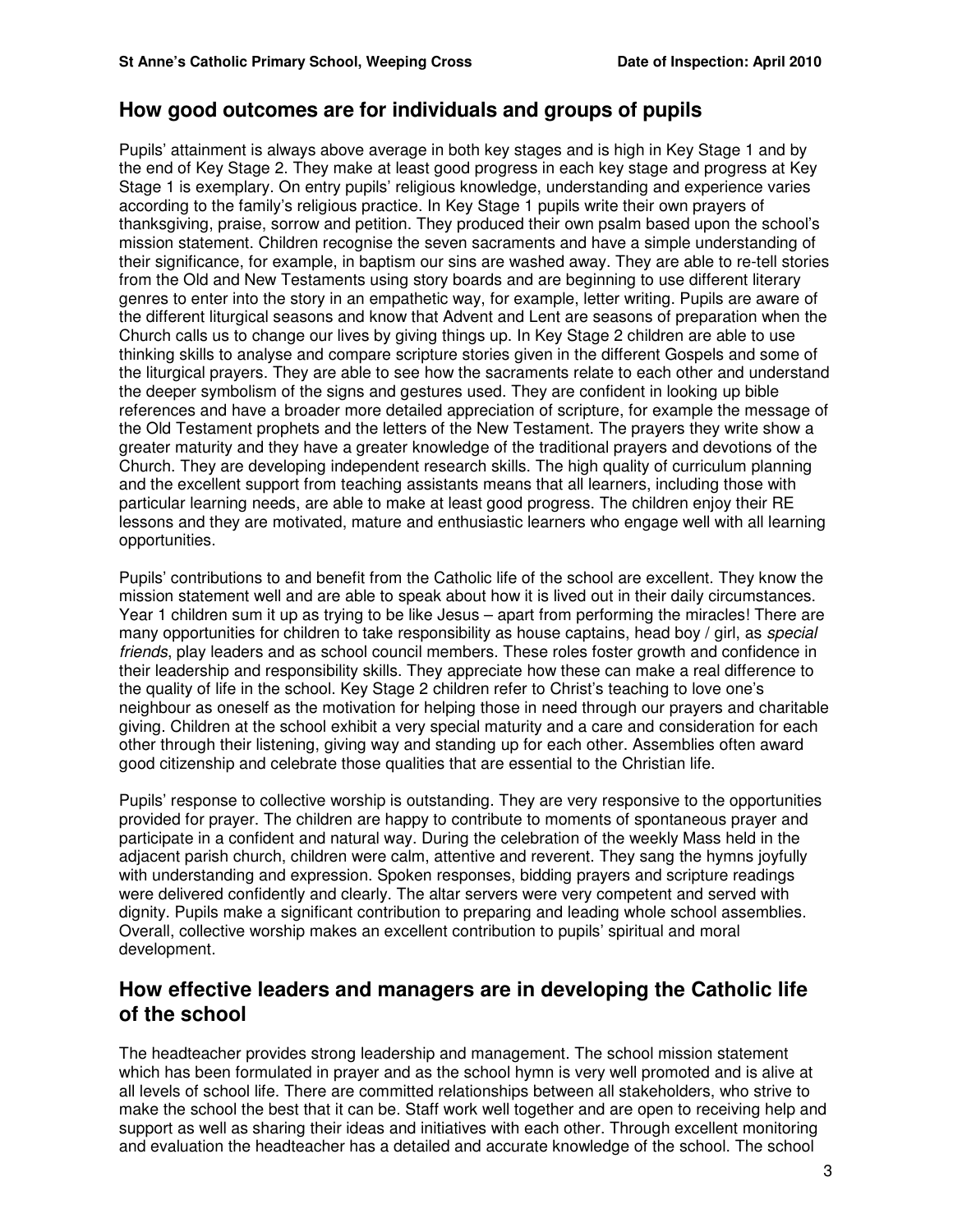development plan and the RE action plan are actively addressing and monitoring the next steps for improvement.

The RE co-ordinator provides outstanding leadership and management of the subject. She has an enthusiasm and love for this role and has made a very significant contribution in supporting new staff at the school in their delivery of RE: through assistance with planning and team teaching, new staff have grown in understanding and confidence. Monitoring of the subject is thorough and close communication with the headteacher has led to issues being identified and responded to very effectively. The detailed RE plan and self evaluation show the great range of areas that are being tackled and the monitoring of more long term issues. RE leadership demonstrates a very positive impact upon the development of this subject and the broader Catholic life of the school.

The governing body is stable and effective in its leadership of the school. Its members have strong involvement in the parish and are well known to staff and pupils alike, through their regular informal visits to the school. They have a love for the school, recognising the importance of its role in the life of the parish. The RE link governor is the parish priest and he meets with the RE co-ordinator twice per term. Together with the headteacher's report the governing body know the school very well and are very aware of the areas identified for development and how these are to be addressed.

The school's leadership promotes good community cohesion. The school mission statement provides the foundation for the school's sense of identity and means that all are made to feel welcome and very much a part of the school community, irrespective of religious or cultural background. There is a close relationship with the parish community and with parents. The school is generous in supporting charities and pupils are enthusiastic in their interest and support of the work that is done both locally and internationally. Whilst drawing predominantly from the White British community, there is a wide cultural heritage that the school actively draws upon and celebrates in its display work, assemblies and themed curriculum weeks. The school is establishing links and nurturing relationships with primary schools in different social settings and with the local network of schools including the Catholic feeder secondary school.

### **The quality of the school's work in providing Catholic education**

The quality of teaching in RE is mostly good with evidence of significant outstanding practice. Where teaching is at its best there is clear communication, good questioning, a variety of learning experiences, the development of higher thinking skills, opportunity for prayer and reflection and the encouragement for pupils to take responsibility for their own learning. Where teaching is less effective, there are gaps in teacher knowledge and understanding. Teaching is well resourced and teachers make very good use of artwork and ICT to enhance learning. Work is well matched to the spread of abilities and pupils remark that work in RE is challenging. There are excellent relationships in the classroom and teachers value the contributions that children make in discussions. Marking is good but varies in quality. There is very good practice in Key Stage 1 where annotation and questions prompt further thought. In Key Stage 2 practice is less consistent: comments tend to be restricted to affirmation with reference to the lesson objectives. Teaching assistants are involved effectively and work well with the classroom teacher to support individuals and groups of children, particularly those with special educational needs.

The school's assessment is good. Informal assessment features in day-to-day lessons as a plenary activity and pupils also evaluate their learning as they progress through each unit using a simple self assessment form. Their evaluation is validated by the class teacher although teacher remarks on these are limited. End of unit summative assessment is well established and is held on the school's intranet. The RE co-ordinator is now able to analyse results in order to make judgements about pupils' progress. Staff are beginning to look at samples of work against the national levels for RE and in the future they hope that this may help to inform the level of challenge that planning provides.

The RE curriculum is outstanding. This has been well adapted to suit the needs of the pupils so that it provides good challenge for individuals and different groups of learners. Long, medium and short